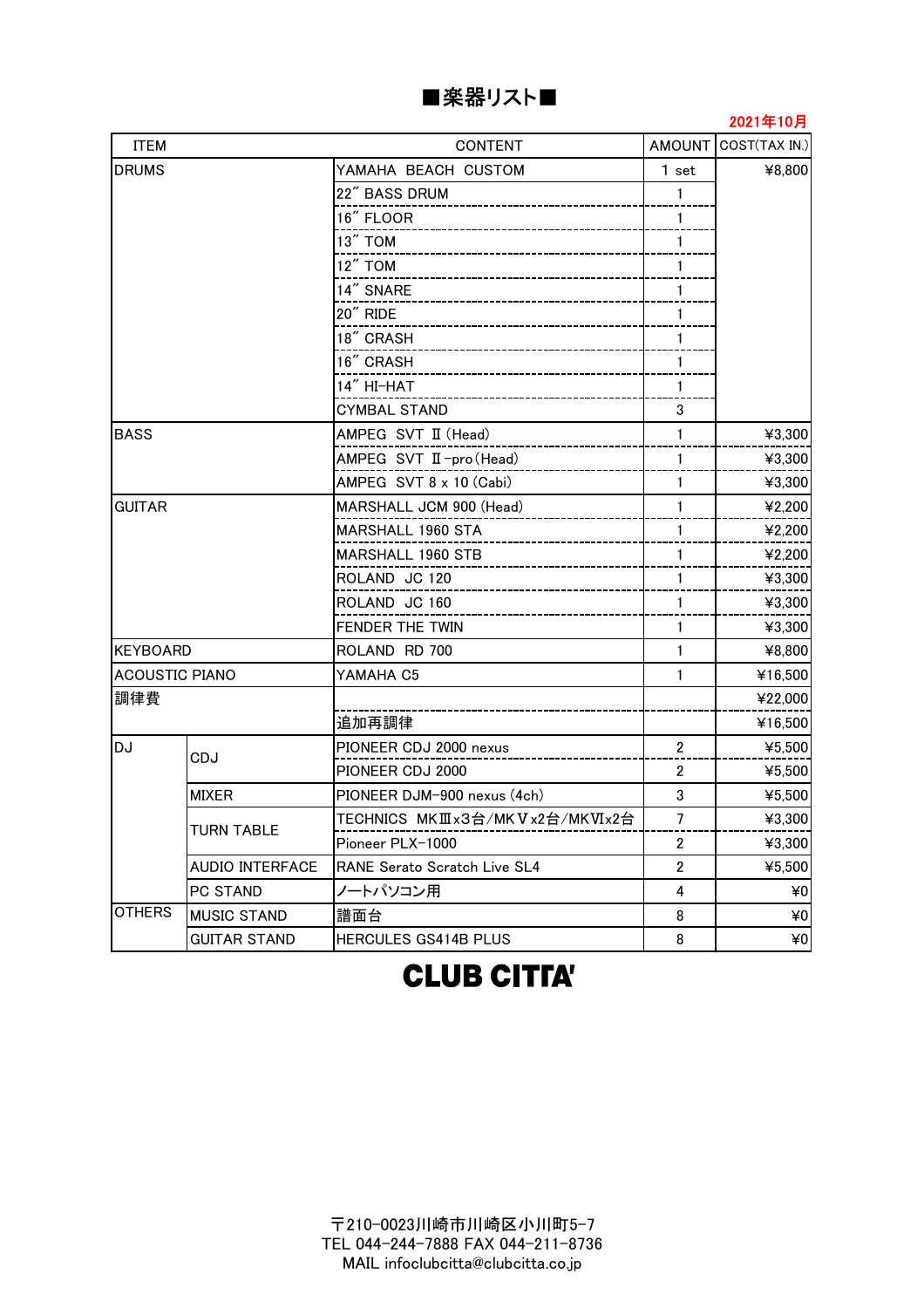## ■舞台備品リスト■

### 2022年5月

| <b>ITEM</b> | <b>AMOUNT</b><br><b>CONTENT</b> |    |  |  |  |  |
|-------------|---------------------------------|----|--|--|--|--|
| 平台          | 3'0x6'0x0'4                     | 20 |  |  |  |  |
|             | 3'0x3'0x0'4                     |    |  |  |  |  |
|             | 2'0x6'0x0'4                     |    |  |  |  |  |
|             | 2'0x8'0x0'4                     |    |  |  |  |  |
| 箱馬          | 0'6x1'1x1'6                     | 48 |  |  |  |  |
| 階段          | H1100 アルミ鉄砲 (W900,D1100)        |    |  |  |  |  |
|             | H1100 木製鉄砲 (W900,D1420)         |    |  |  |  |  |
|             | 鉄製箱(W900,D900)<br>H600          |    |  |  |  |  |

### OPTIONS

| <b>ITEM</b>       | <b>CONTENT</b>                    |           | <b>AMOUNT</b> | COST    |
|-------------------|-----------------------------------|-----------|---------------|---------|
| 鉄骨台               | 3'0x6'0 H1100                     |           | 14            | ¥1,100  |
|                   | 2'0x6'0 H850(DJ台·付属キャスター有り)       |           |               | ¥2,200  |
| 引枠                | 8'0x8'0x1'0(鉄骨、天場コンパネ)            |           |               | ¥3,300  |
| (計5台中最大4台使用可能)    | 6'0x9'0x1'5(鉄骨、天場コンパネ)            |           |               | ¥3,300  |
|                   | 9'0x9'0x1'0(鉄骨、天場コンパネ)            |           | ¥3,300        |         |
| 振り落しバトン           | L18000                            |           | ¥11,000       |         |
| 白ホリ幕(トロピカル地)      | W14400 (8k) xH8100 (4.5k)         |           | ¥16,500       |         |
| 黒紗幕               | W12600 (7k) xH7200 (4k)           |           | ¥11,000       |         |
| <b>IPROJECTOR</b> | Panasonic (11,000 lumen) (センター固定) | 一式        | ¥55,000       |         |
|                   | Roland (HDMIマルチフォーマット・ビデオ・スイッチャー) | $V-40HD$  |               |         |
|                   | Panasonic (5,500 lumen)(サイド固定)    | PT-MW530J | 2台セット         | ¥33,000 |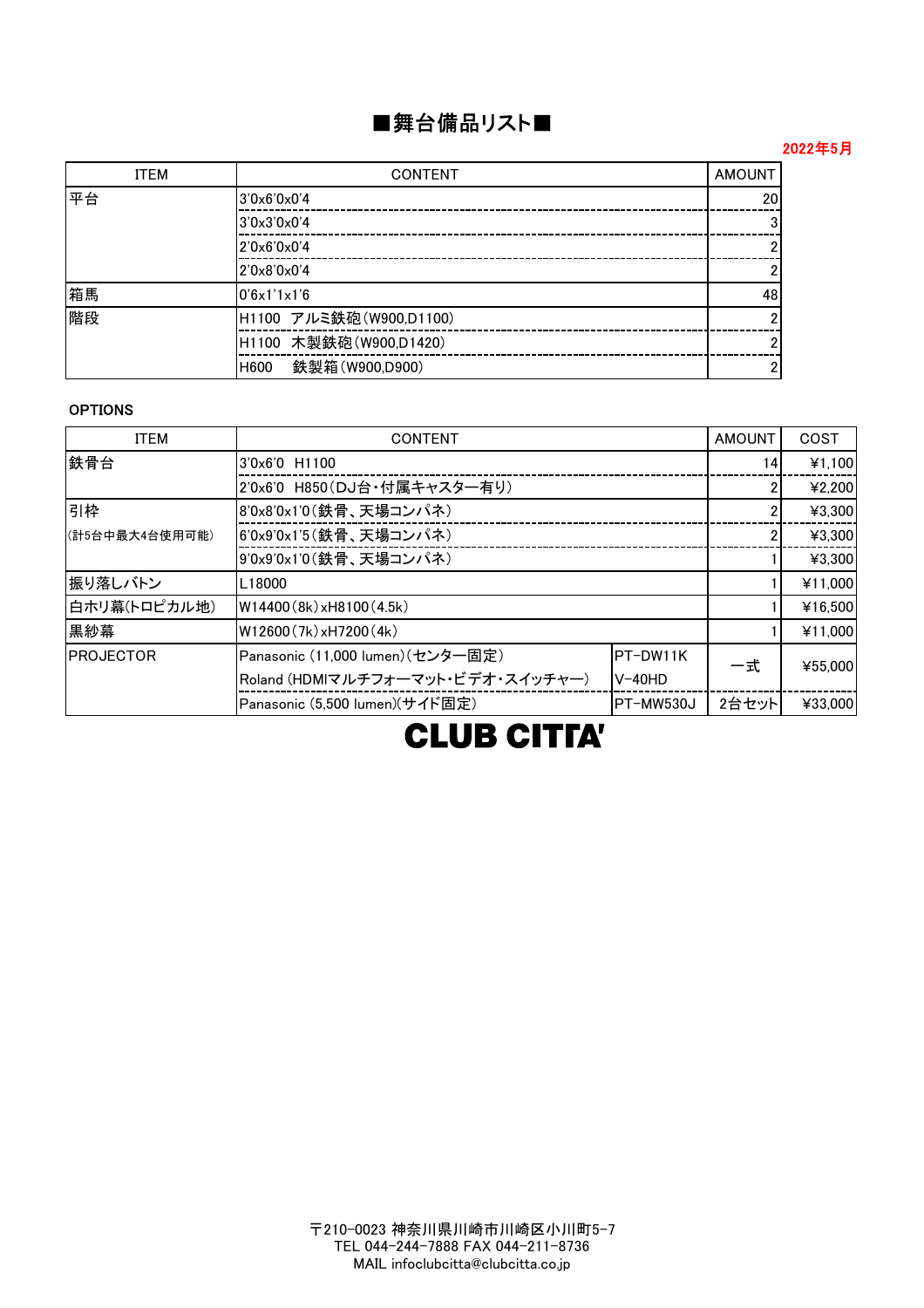#### ■CLUB CITTA' LIGHTING SYSTEM LIST■

|                        |                 |                                                  |                                                      |                | 2021.11.21 |
|------------------------|-----------------|--------------------------------------------------|------------------------------------------------------|----------------|------------|
| ITEM                   |                 | CONTENT                                          |                                                      | <b>AMOUNT</b>  | COST       |
| <b>MAIN SYSTEM</b>     |                 | $3\phi$ 4w 182v/105v 50Hz 300KVA                 |                                                      |                |            |
|                        |                 | 1 $\phi$ 3w 210V/105V 30KVA                      |                                                      |                |            |
| <b>REGULATING</b>      |                 | <b>INSERT UNIT 2kw</b>                           |                                                      | 182            |            |
| <b>SYSTEM</b>          |                 | DMX SPLITTER: ISOLATOR/MIXER IN 8 / OUT 24       |                                                      |                |            |
| <b>REGULATING</b>      |                 | AVOLITES ARENA                                   |                                                      |                |            |
| CONTROLLER             |                 | OUTPUT: 4,096 CONTROL CHANNELS-8                 |                                                      |                |            |
|                        |                 | PAGE SELECT: 60 PAGES OF CUES WITH DIRECT ACCESS |                                                      |                |            |
|                        |                 |                                                  |                                                      |                |            |
|                        |                 | TITAN MOBILE WING                                | 20fader                                              |                |            |
|                        |                 | Lite Puter DP82-II                               | <b>DMX</b> Merger                                    |                |            |
|                        |                 | PS08M                                            | DMX Patch System                                     |                |            |
| <b>LIGHT FIXTURES</b>  |                 | 500w Par 64 MEDIUM [BLACK]                       | ※ FR、SS機材                                            | 26             |            |
|                        |                 | 500w Par 64 NARROW [SILVER]                      |                                                      | 62             |            |
|                        |                 | 500w Par 64 VERY NARROW [SILVER]                 |                                                      | 46             |            |
|                        |                 | 500w Par 36 [SILVER] MEDIUM                      | (星TR TRUSSアテ専用)                                      | 12             |            |
|                        |                 | 1kw MF FRESNEL LENS SPOT                         |                                                      | F              |            |
|                        |                 | 1kw Xebex FOLLOW SPOT LIGHT                      |                                                      | $\overline{2}$ |            |
|                        |                 | 1kw Mini Bull (2mole)                            |                                                      | 6              |            |
|                        |                 |                                                  |                                                      |                |            |
|                        |                 | 650w ITO                                         | (2台MIRROR BALLアテ)                                    | 12             |            |
|                        |                 | 750w SOURCE FOUR                                 |                                                      | -6             |            |
|                        |                 | COLOR PAR CP-Q1910 RGBW 4in1 A.C. Lighting       |                                                      | 24             |            |
|                        |                 |                                                  | (Mode 5- Ar2.s) 6ch: 1/Dim 2/R 3/G 4/B 5/W 6/Storobe |                |            |
| <b>OTHERS</b>          |                 | <b>MIRROR BALL SPEED</b>                         | $\phi$ 600mm                                         |                |            |
|                        |                 | <b>STAND</b>                                     | HEIGHT: 1000~1650mm                                  | 10             |            |
|                        |                 | 3Lights HANGER                                   |                                                      |                | 10 3連アーム   |
|                        |                 | <b>BASE STAND</b>                                |                                                      | 30             |            |
| <b>OPTIONS</b>         |                 |                                                  |                                                      |                |            |
| <b>LIGHT FIXTURES</b>  |                 | 200v DMX STROBE [FLASHTECH3512 DMX]              |                                                      | 2              | ¥3,300     |
|                        |                 |                                                  |                                                      |                |            |
|                        |                 |                                                  |                                                      |                |            |
| 1kw SUMBEEM SPOT LIGHT |                 |                                                  |                                                      | 2              | ¥11,000    |
| <b>SMOKE MACHINE</b>   |                 | CONCEPT MK.VI                                    |                                                      |                | ¥13,200    |
| <b>BREAKER BOX</b>     |                 | 100V 30A-C型-12口 (2mカムロックケーブル付属)                  |                                                      |                |            |
|                        |                 | 200V 20A-D型-12口 (2mカムロックケーブル付属)                  |                                                      |                |            |
| CABLE LIST             |                 |                                                  |                                                      |                |            |
| <b>ITEM</b>            |                 |                                                  |                                                      | <b>AMOUNT</b>  |            |
| 20A C-T 2又             |                 | 2.0 <sub>sq</sub>                                |                                                      | 30             |            |
| 20A C single           | 2m              | 2.0 <sub>sq</sub>                                |                                                      | 50             |            |
|                        | 5 <sub>m</sub>  | 2.0 <sub>sq</sub>                                |                                                      | 20             |            |
|                        | 5m              | 3.5 <sub>q</sub>                                 |                                                      | 10             |            |
|                        | 10 <sub>m</sub> | 3.5 <sub>sq</sub>                                |                                                      | 20             |            |
|                        |                 |                                                  |                                                      |                |            |
| 20A C4ch               | 5 <sub>m</sub>  | 3.5 <sub>q</sub>                                 |                                                      |                |            |
|                        | 10 <sub>m</sub> | 3.5 <sub>q</sub>                                 |                                                      |                |            |
|                        | 20 <sub>m</sub> | 3.5 <sub>sq</sub>                                |                                                      |                |            |
| 20A 2又                 |                 | 2.0 <sub>sq</sub>                                |                                                      | 100            |            |
| 20A C-15A              |                 | 2.0 <sub>sq</sub>                                |                                                      | 10             |            |
| 平行-20A C               |                 | 2.0 <sub>sq</sub>                                |                                                      | 10             |            |
| 30A C-20A C            |                 | 3.5 <sub>5</sub>                                 |                                                      | 10             |            |
| 30A C-15A              |                 | 2.0 <sub>sc</sub>                                |                                                      | 10             |            |
| 30A C single           | 10 <sub>m</sub> | $5.5$ sq                                         |                                                      | 10             |            |
| 30A C-20A D            |                 | 3.5 <sub>q</sub>                                 |                                                      | 4              |            |
| 20A D-30A C            |                 | 3.5 <sub>q</sub>                                 |                                                      | 12             |            |
|                        |                 |                                                  |                                                      |                |            |
| 60A C-30A C 2又         |                 | 5.5 <sub>sc</sub>                                |                                                      | 6              |            |
| 30A C-30A C 2又         |                 | 5.5sq                                            |                                                      | 10             |            |
| 平行(メス4口)<br>15A        | 1 <sub>m</sub>  | 2.0 <sub>sq</sub>                                |                                                      | 22             |            |
|                        | 2m              | $2.0$ sq                                         |                                                      | 22             |            |
|                        | 5 <sub>m</sub>  | $2.0$ sq                                         |                                                      | 18             |            |
|                        | 10 <sub>m</sub> | 2.0 <sub>sq</sub>                                |                                                      | 6              |            |
| DMX Cable (5Pin)       | 2m              |                                                  |                                                      | 20             |            |
|                        | 5 <sub>m</sub>  |                                                  |                                                      | <br>22         |            |
|                        | 10 <sub>m</sub> |                                                  |                                                      | 14             |            |
|                        |                 |                                                  |                                                      | 5              |            |
|                        | 20 <sub>m</sub> |                                                  |                                                      |                |            |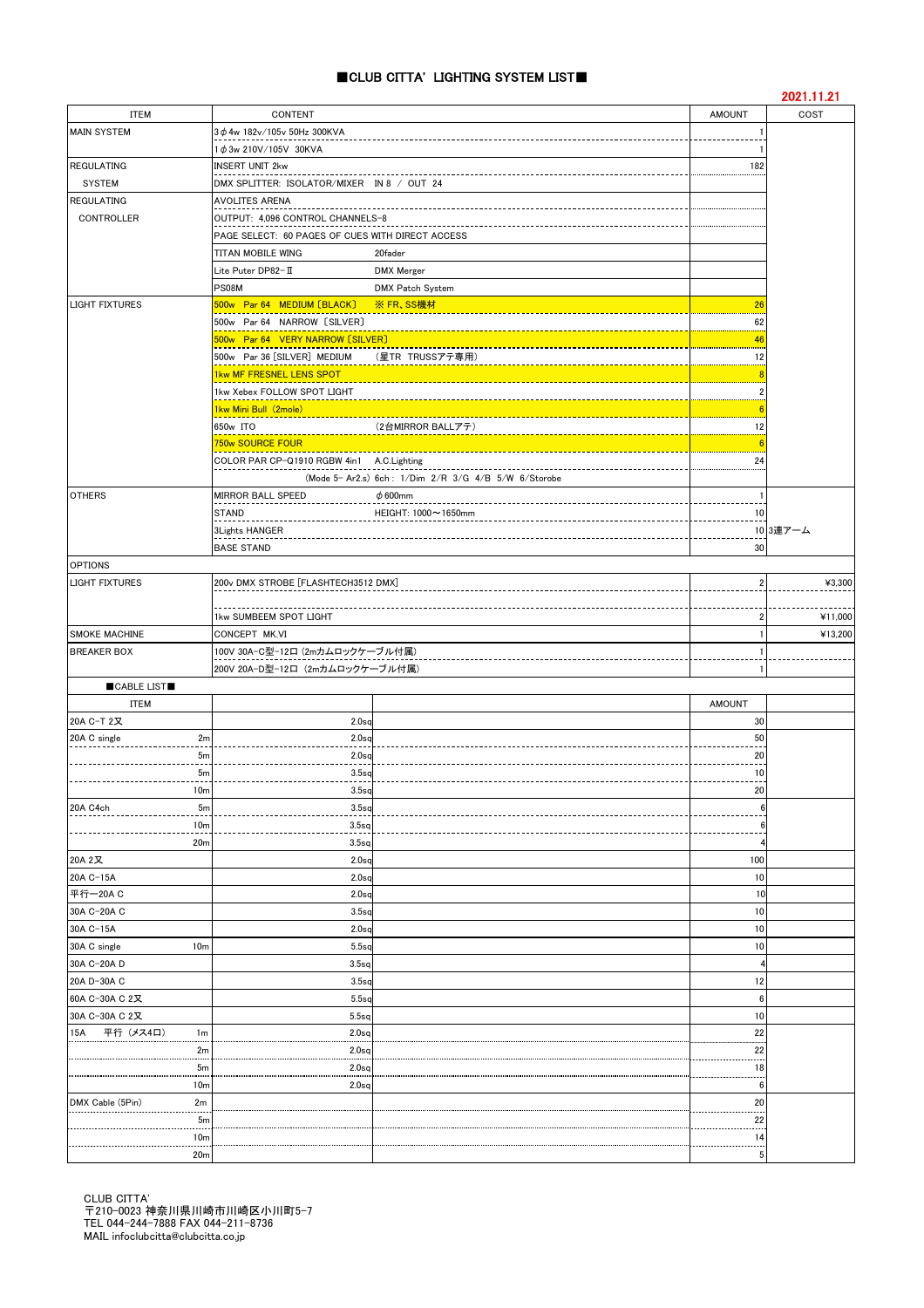### ■CLUB CITTA' SOUND SYSTEM LIST■

### HOUSE SYSTEM

#### 2022年6月

| ITEM              | <b>CONTENT</b> |                      | <b>AMOUNT</b> | <b>DESCRIPTION</b>          |
|-------------------|----------------|----------------------|---------------|-----------------------------|
| Console           | <b>DiGiCo</b>  | SD <sub>8</sub>      |               | ISD RACK32bit 56in/24out    |
|                   |                |                      |               | SD MINIRACK32bit 16in/16out |
|                   | YAMAHA         | LS9-16               |               | sub mixer 16in/8out         |
| Speaker           | JBL            | <b>VERTEC VT4889</b> | 16            |                             |
|                   | JBL            | CSR82L               |               |                             |
|                   | JBL            | SP215-6              |               | 2 linner fill               |
| Power Amp         | <b>AMCRON</b>  | IT12000HD            | 20            |                             |
|                   | <b>AMCRON</b>  | IT5000HD             |               | 2 linner fill               |
| System EQ         | Lake           | LM 26                |               |                             |
| Graphic Equalizer | KLARK-TEKNIK   | <b>DN360</b>         |               |                             |
| Comp Limiter      | <b>APHEX</b>   | 661                  |               | 4 for insert                |
| Delav             | Roland         | SDE-3000A            |               | with tap controller         |
|                   | tc electronic  | D-Two                |               | with tap controller         |
| Reverb            | tc electronic  | M5000                |               |                             |
|                   | YAMAHA         | <b>SPX990</b>        |               |                             |
| CD                | TASCAM         | SS-CDR200            |               |                             |
| <b>REC</b>        | TASCAM         | <b>SS-R100</b>       |               |                             |

### MONITOR SYSTEM

| <b>ITEM</b><br><b>CONTENT</b> |                   | <b>AMOUNT</b>     | <b>DESCRIPTION</b> |                           |
|-------------------------------|-------------------|-------------------|--------------------|---------------------------|
| Console                       | YAMAHA            | CL <sub>5</sub>   |                    | Rio3324D × 2 64in/32out   |
| Side Fill                     | JBL               | SRX835+818S       |                    | 2 3way+sub                |
| Other Fill                    | JBL               | 4872              |                    | $2$ 2 way                 |
| Wedge Monitor                 | JBL               | KDM0215           |                    | 14 CLUB CITTA' original   |
| Power Amp                     | <b>AMCRON</b>     | $IT4 \times 3500$ |                    | 2 SIDE FILL               |
|                               | <b>AMCRON</b>     | MA2402            |                    | 13 wedge                  |
|                               |                   |                   |                    |                           |
| Microphone                    | <b>SHURE</b>      | <b>SM58</b>       | 10                 |                           |
|                               | <b>SHURE</b>      | <b>SM57</b>       | 10                 |                           |
|                               | <b>SHURE</b>      | BETA58A           | 6                  |                           |
|                               | <b>SHURE</b>      | BETA57A           | 6                  |                           |
|                               | <b>SHURE</b>      | BETA52A           |                    |                           |
|                               | <b>SHURE</b>      | BETA91A           |                    |                           |
|                               | <b>SHURE</b>      | <b>SM58S</b>      |                    | 3 *1 use FOH taikback     |
|                               | audio-technica    | ATM25             |                    |                           |
|                               | <b>SENNHEISER</b> | <b>MD421 II</b>   |                    |                           |
|                               | <b>SENNHEISER</b> | e904              | 10                 |                           |
|                               | <b>SENNHEISER</b> | e906              |                    |                           |
|                               | AKG               | D112              | 2                  |                           |
|                               | AKG               | C391              | 2                  |                           |
|                               | <b>AKG</b>        | C430              | 6                  |                           |
|                               | <b>AKG</b>        | C414B-ULS         |                    |                           |
| <b>Direct Box</b>             | <b>COUNTRYMAN</b> | TYPE85            | 10                 |                           |
|                               | <b>RADIAL</b>     | J48               |                    |                           |
| Mic Stand                     | K&M               | ST 210            | 20                 |                           |
|                               | <b>K&amp;M</b>    | ST 259            | 25                 |                           |
|                               | K&M               | ST 200            | 6                  |                           |
| Multi cable                   | CANARE            | 24ch 10m          |                    |                           |
|                               | <b>CANARE</b>     | 16ch 10m          |                    |                           |
|                               | CANARE            | 16ch-XLR11C       | 2                  |                           |
| Multi box                     | CANARE            | 24ch              |                    | $4$ *other use 8 on stage |
|                               | CANARE            | 16 <sub>ch</sub>  |                    |                           |

### **OPTIONS**

| ITEM                   | -----<br>эN<br>∹N.<br>., |                                             | <b>AMOUNT</b> | ∩∩∩⊤<br>J∪J'  |      |
|------------------------|--------------------------|---------------------------------------------|---------------|---------------|------|
| Wireless<br>Microphone | HURE<br>SΗ               | ro.<br>BE<br>A58<br>$\rightarrow$<br>$\sim$ |               | $\sim$<br>ייי | 800، |
|                        |                          |                                             |               |               |      |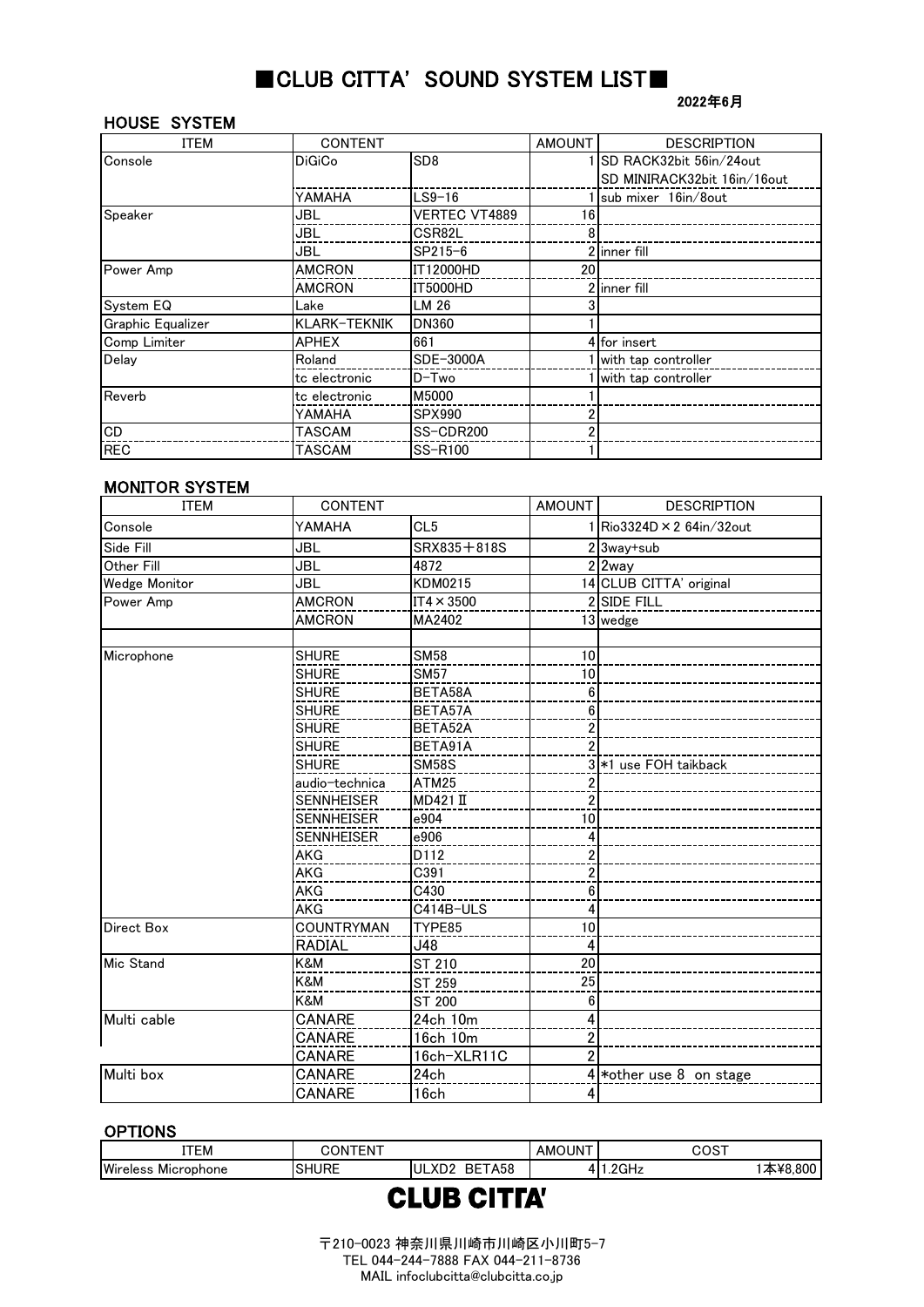### SD8 PATCH LIST

|                         | <b>STAGE SD Rack OUT</b>   |
|-------------------------|----------------------------|
| $\mathbf{1}$            |                            |
| $\overline{\mathbf{c}}$ |                            |
| 3                       |                            |
| 4                       |                            |
| 5                       |                            |
| 6                       |                            |
| $\overline{7}$          |                            |
| 8                       |                            |
| 9                       |                            |
| 10                      |                            |
| 11                      |                            |
| 12                      |                            |
| 13                      |                            |
| 14                      |                            |
| 15                      |                            |
| 16                      |                            |
| 17                      | PA Mix - L                 |
| 18                      | PA Mix<br>$- R$            |
| 19                      | SE Mix $-$<br>$\mathsf{L}$ |
| 20                      | SE Mix $- R$               |
| 21                      | $FX$ Mix - L               |
| 22                      | $FX$ Mix - R               |
| 23                      | <b>SE SEND</b>             |
| 24                      | <b>Talk Back</b>           |

|                 | <b>STAGE SD Rack OUT</b> |                 | <b>FOH SD MiNi Rack IN</b> |                | <b>FOH SD MiNi Rack OUT</b> |
|-----------------|--------------------------|-----------------|----------------------------|----------------|-----------------------------|
|                 |                          |                 | <b>SDE 3000A</b>           |                | SDE-3000A                   |
| $\frac{2}{3}$   |                          | $\overline{2}$  | D-TWO                      | $\overline{2}$ | D-TWO                       |
|                 |                          | 3               | $M 5000 - L$               | 3              | M 5000                      |
| $\frac{4}{5}$   |                          | 4               | M 5000 - R                 | 4              | SPX990 1                    |
|                 |                          | $5^{\circ}$     | SPX990 1 - L               | $5^{\circ}$    | <b>SPX9902</b>              |
|                 |                          | $6\phantom{.}$  | $SPX9901 - R$              | $6\phantom{1}$ | HALL SEND /<br>SMART        |
| $\frac{6}{7}$   |                          |                 | SPX990 2 - L               |                |                             |
| $\overline{8}$  |                          | 8               | SPX990 2 - R               | 8              |                             |
| $\overline{9}$  |                          | 9               | SS-CDR200 $1 - L$          | 9              |                             |
| 10 <sub>1</sub> |                          | 10 <sup>°</sup> | $SS$ -CDR200 1 – R         | 10             |                             |
| 11              |                          | 11              | SS-CDR200 $2 - L$          | 11             | @Recorder Rec - L           |
| 12 <sup>1</sup> |                          | 12              | $SS$ -CDR200 2 - R         | 12             | @Recorder Rec - R           |
| 13              |                          | 13              |                            | 13             | VTR / CD-RW Rec - $L$       |
| 14              |                          | 14              |                            | 14             | VTR / CD-RW Rec - R         |
| 15 <sub>1</sub> |                          | 15              |                            | 15             | $HOUSE - L$                 |
| 16              |                          | 16              | <b>Talk Back</b>           | 16             | $HOUSE - R$                 |
|                 |                          |                 |                            |                |                             |

|         |                                                 |   | <b>AIIID AIDEA!</b> |   |                      |  |
|---------|-------------------------------------------------|---|---------------------|---|----------------------|--|
|         |                                                 | 8 |                     | 8 |                      |  |
|         |                                                 |   |                     |   |                      |  |
| 24      | <b>Talk Back</b>                                | 6 |                     | 6 |                      |  |
| 23      | <b>SE SEND</b>                                  | 5 |                     |   |                      |  |
| $22 \,$ | $\mathsf{FX}\mathsf{Mix}\ \text{-}\ \mathsf{R}$ | Δ |                     | Δ |                      |  |
| 21      | $FX$ Mix $-$ L                                  |   |                     |   |                      |  |
| 20      | $SE Mix - R$                                    |   | $i-Pod - R$         |   |                      |  |
| 19      | $SE Mix - L$                                    |   | $i-Pod - L$         |   |                      |  |
| 18      | $PA Mix - R$                                    |   | <b>SD8 LOCAL IN</b> |   | <b>SD8 LOCAL OUT</b> |  |
|         |                                                 |   |                     |   |                      |  |

|    | <b>FOH SD MiNi Rack OUT</b> |
|----|-----------------------------|
| 1  | SDE-3000A                   |
| 2  | D-TWO                       |
| 3  | M 5000                      |
| 4  | SPX990 1                    |
| 5  | SPX990 2                    |
| 6  | HALL SEND / SMART           |
| 7  |                             |
| 8  |                             |
| 9  |                             |
| 10 |                             |
| 11 | @Recorder Rec $- L$         |
| 12 | @Recorder Rec $-$ R         |
| 13 | VTR / CD-RW Rec - L         |
| 14 | VTR / CD-RW Rec - R         |
| 15 | $HOUSE - L$                 |
| 16 | $HOUSE - R$                 |

|   | <b>SD8 LOCAL OUT</b> |
|---|----------------------|
|   |                      |
| 2 |                      |
| 3 |                      |
|   |                      |
| 5 |                      |
| հ |                      |
|   |                      |
|   |                      |

**CLUB CITTA'**<br>〒210-0023 神奈川県川崎市川崎区小川町5-7 TEL 044-244-7888 FAX 044-211-8736 MAIL infoclubcitta@clubcitta.co.jp